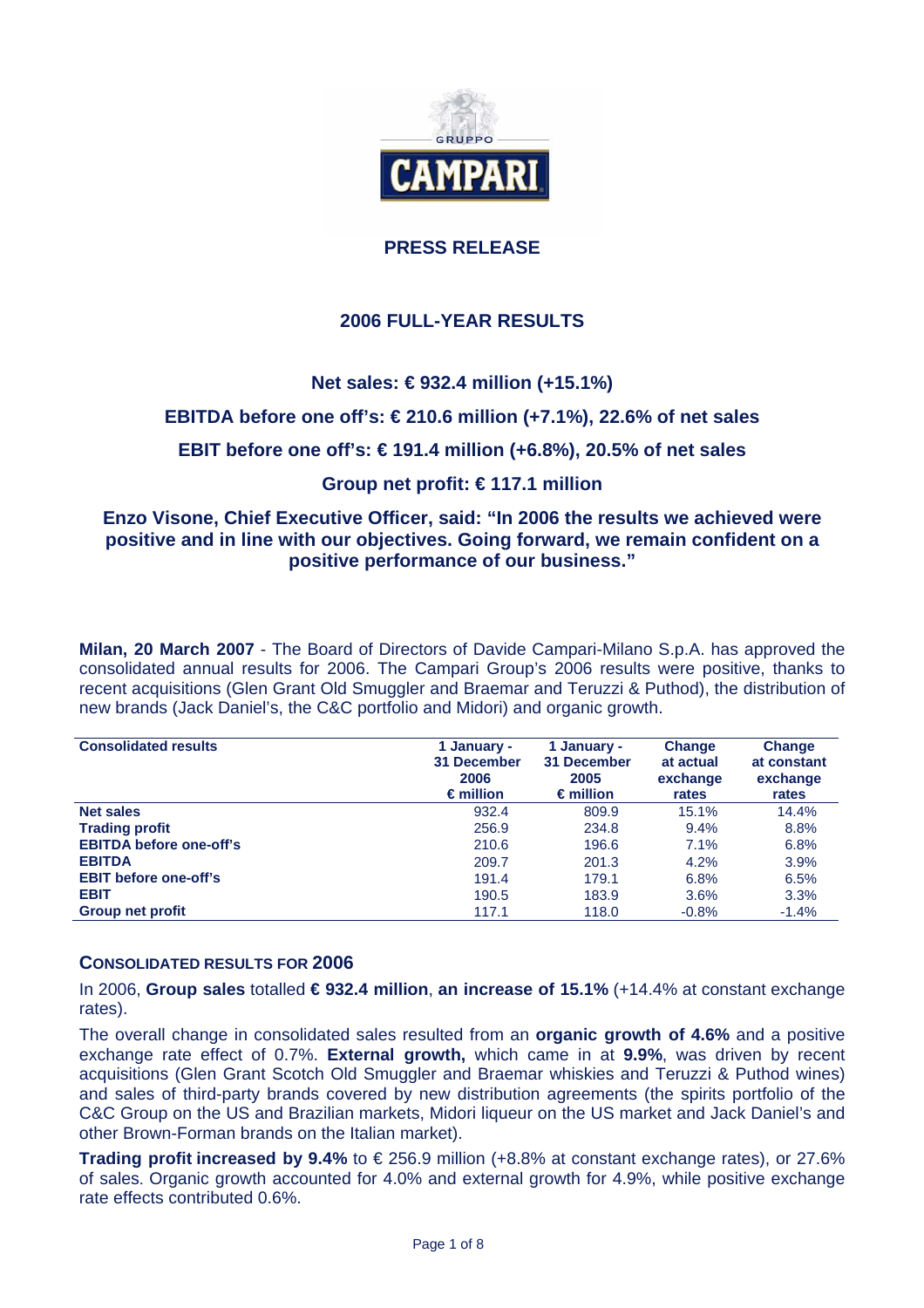**EBITDA before one-off's increased by 7.1%** (+6.8% at constant exchange rates) to  $\in$  210.6 million, or 22.6% of sales.

**EBITDA rose by 4.2%** (+3.9% at constant exchange rates) to € 209.7 million, or 22.5% of sales.

**EBIT before one-off's went up by 6.8%** (+6.5% at constant exchange rates) to  $\in$  191.4 million, or 20.5% of sales.

**EBIT increased by 3.6%** (+3.3% at constant exchange rates) to € 190.5 million, or 20.4% of sales.

**Profit before tax and minority interests** was € 175.5 million, an **increase of 0.7%**.

**Group net profit** was € 117.1 million, a fall of 0.8% (-1.4% at constant exchange rates).

As of 31 December 2006, **net debt** stood at € 379.5 million (€ 371.4 million as of 31 December 2005). Note that on 15 March 2006, the Campari Group completed the acquisition of the Glen Grant, Old Smuggler and Braemar Scotch whisky brands and related assets for a cash consideration of around  $\epsilon$  130 million. The acquisition was financed by bank debt.

On 2 November 2006, the purchase of the remaining 11% of Skyy Spirits, LLC that the Group did not already own was completed at a cost of around  $\epsilon$  49 million, paid in cash and financed by bank debt (Skyy Spirits, LLC is now therefore 100% owned by the Group). Note that the debt figure at 31 December 2005 already included borrowings of  $\epsilon$  45.5 million relating to the put option on the remaining shares in Skyy Spirits, LLC.

#### **CONSOLIDATED SALES IN 2006**

The **spirits segment** (70.5% of total sales) recorded **growth of 19.1%**, the combined result of **organic growth of 5.3%,** a positive exchange rate effect of 0.9% and **external growth of 12.9%**. External growth was driven by the newly-acquired Glen Grant, Old Smuggler and Braemar Scotch whisky brands, and by new distribution agreements, notably for the spirits portfolio of the C&C Group on the US and Brazilian markets, Midori liqueur on the US market, and Jack Daniel's whisky on the Italian market. The **Campari** brand posted **growth of 1.3%** at constant exchange rates (2.6% at actual exchange rates). **SKYY** sales **rose by 12.0%** at constant exchange rates (+11.3% at actual exchange rates), thanks to a positive performance on both the US (+10.8% at constant exchange rates) and international markets (up by more than 20%). Regarding the other main brands, the spirits segment benefited from strong performances from **Aperol** (**+19.9%**), **Ouzo 12** (**+10.3%**) and the **Brazilian brands** (**+8.6%** at constant exchange rates), while **CampariSoda** and **Cynar** closed out 2006 with negative performances (-**0.1%** and -**12.3%** at constant exchange rates respectively). Of the brands under licence, **1800 Tequila** performed well (**+15.7%** at constant exchange rates) while **Scotch whisky** was in line with previous year (**+0.2%** at constant exchange rates).

The **wines segment,** which contributed 14.5% of total sales, registered **growth of 7.8%,** due to the combination of **organic growth of 3.9%,** a positive exchange rate effect of 0.3% and **external growth of 3.6%,** generated by the newly-acquired Teruzzi & Puthod. The segment's positive performance was driven by **Cinzano sparkling wines** (**+13.6%** at constant exchange rates) and **Cinzano vermouth** (**+4.2%** at constant exchange rates). As for the Group's other brands, **Mondoro** registered sales growth, but **Sella & Mosca** and **Riccadonna** suffered a decline in sales.

**Sales of soft drinks** (13.7% of total sales), which are generated almost entirely on the Italian market, show a positive performance by **Crodino** (**+1.9%**) and carbonated drinks (**+1.6%**). **Growth** for **Lipton Ice Tea** was **6.9%**; it should be noted that the contract for distribution of this third-party brand ended in December 2006.

Looking now at results **by region**, sales on the **Italian market** (43.1% of total Group sales) recorded an **increase of 5.2%** in 2006. Italian sales were boosted by external growth of **+4.6%**, thanks to both newly-acquired brands (Glen Grant and Teruzzi & Puthod) and new distribution agreements (Jack Daniel's and the other Brown-Forman brands); organic sales growth was **0.6%**. Sales in **Europe**  (18.8% of consolidated sales) **grew by 15.5%,** due to a combination of **external growth of 11.2%**  (mainly generated by the new brands Glen Grant and Teruzzi & Puthod) and **organic growth of 4.4%**. In the Americas (33.7% of total sales), the **US market** registered **organic growth of 11.7%**, **external growth of 26.8%** and a negative exchange rate effect of 1.0%. In **Brazil,** sales registered **organic growth of 5.4%** at constant exchange rates. The exchange rate effect was positive at 11.4%, while external growth was a negative 2.7%. Sales in the **rest of the world** (including duty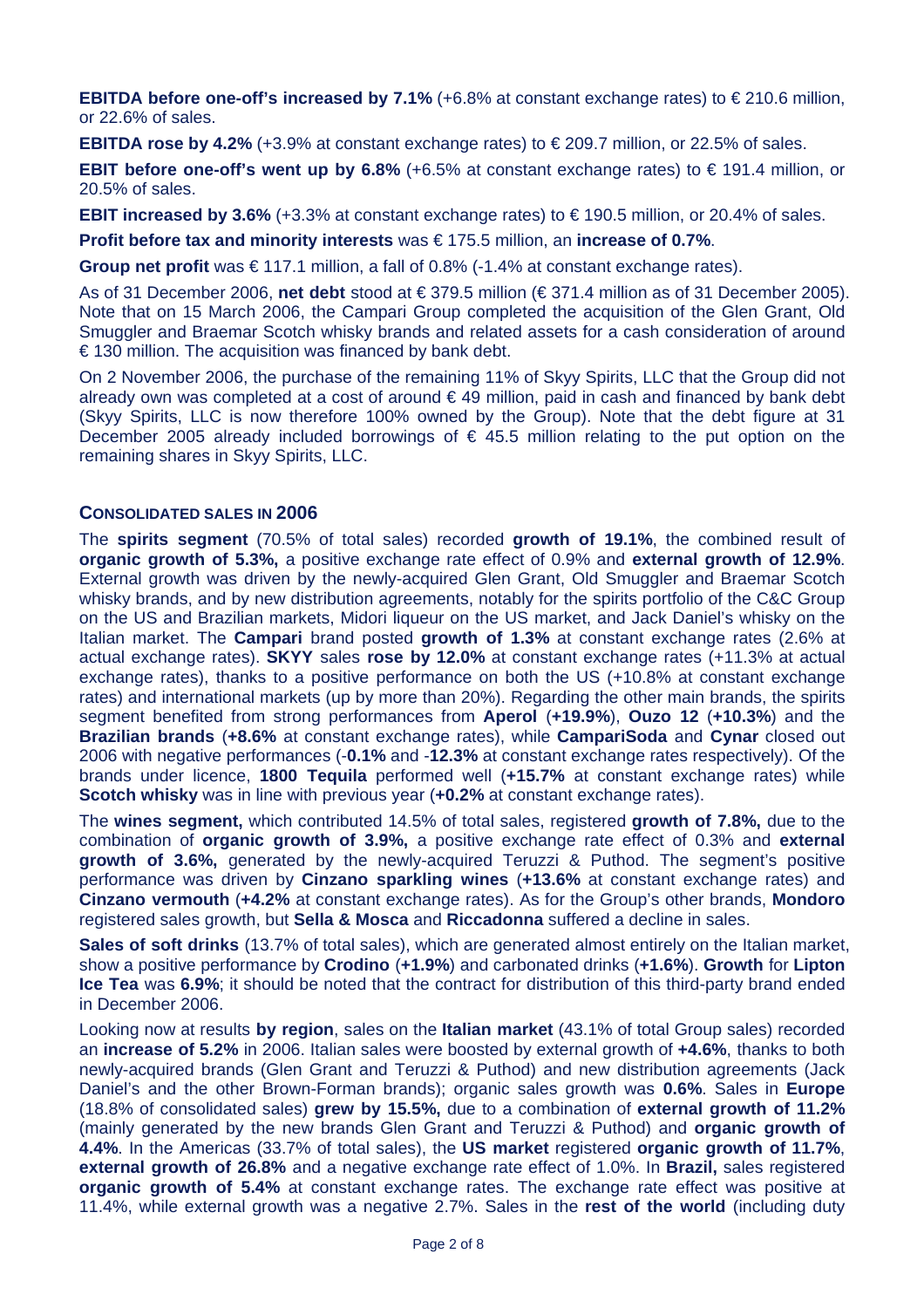free sales), which accounted for 4.4% of total sales, **grew by 18.5%** overall, driven by **organic growth of 15.4%**.

**Enzo Visone, Chief Executive Officer, said:** "In 2006 the results we achieved were positive and in line with our objectives. Going forward, we remain confident on a positive performance of our business."

#### **OTHER RESOLUTIONS**

**Dividend.** The Board of Directors has voted to propose a **dividend of € 0.10 per share** to the Shareholders' meeting scheduled for 24 April 2007. This is unchanged from the previous year. The dividend will be paid on 4 May 2007 (coupon no. 3 to be detached on 30 April 2007) except on own shares.

**Own shares.** The Board of Directors has approved the report to be presented to the Shareholders' meeting relating to the resolution to authorise the purchase and/or sale of own shares, mainly to be used to service the stock option plans. The authorisation concerns the purchase and/or sale of shares, which including existing own shares, will not exceed a maximum of 10% of the share capital. As of today's date, the proportion of own shares held is close to zero. The authorisation will remain valid until 30 June 2008. The unit price for the purchase and/or sale of own shares will not differ by more than 25% (whether higher or lower) from the weighted average closing price in the three stock market trading sessions prior to each transaction.

**Merger of Glen Grant S.r.l. into Davide Campari-Milano S.p.A.** On 20 March 2007 the Board of Directors of Davide Campari-Milano S.p.A. has approved the merger of Glen Grant S.r.l. into Davide Campari-Milano S.p.A. The purpose of this transaction is to rationalise the Group's organisational structure.

\* \* \*

#### **CONFERENCE CALL**

Please note that at **17.00 (CET) today, Tuesday 20 March 2007**, Campari's management will hold a conference call to present the Group's 2006 full year results to analysts, investors and journalists. To participate, please dial one of the following numbers:

- **from Italy: 800 914 576 (toll free number)**
- **from abroad: +39 02 3700 8208**

The **presentation slides** can be downloaded before the conference call from the main investor relations page on Campari's website, at www.camparigroup.com/investors.

A **recording of the conference call** will be available from 21.00 (CET) on Tuesday 20 March until 21.00 (CET) on Tuesday 27 March 2007. To hear it, please call **+44 20 736 584 27** (access code: **123487**).

#### **PRESENTATION OF 2006 RESULTS TO THE FINANCIAL COMMUNITY AND THE PRESS**

Please note that at **10.00 (CET) tomorrow, Wednesday 21 March 2007**, Campari's management will present the Group's 2006 full year results to the financial community at **Four Seasons Hotel**, **Via Gesù 6/8** in **Milan**.

\* \* \*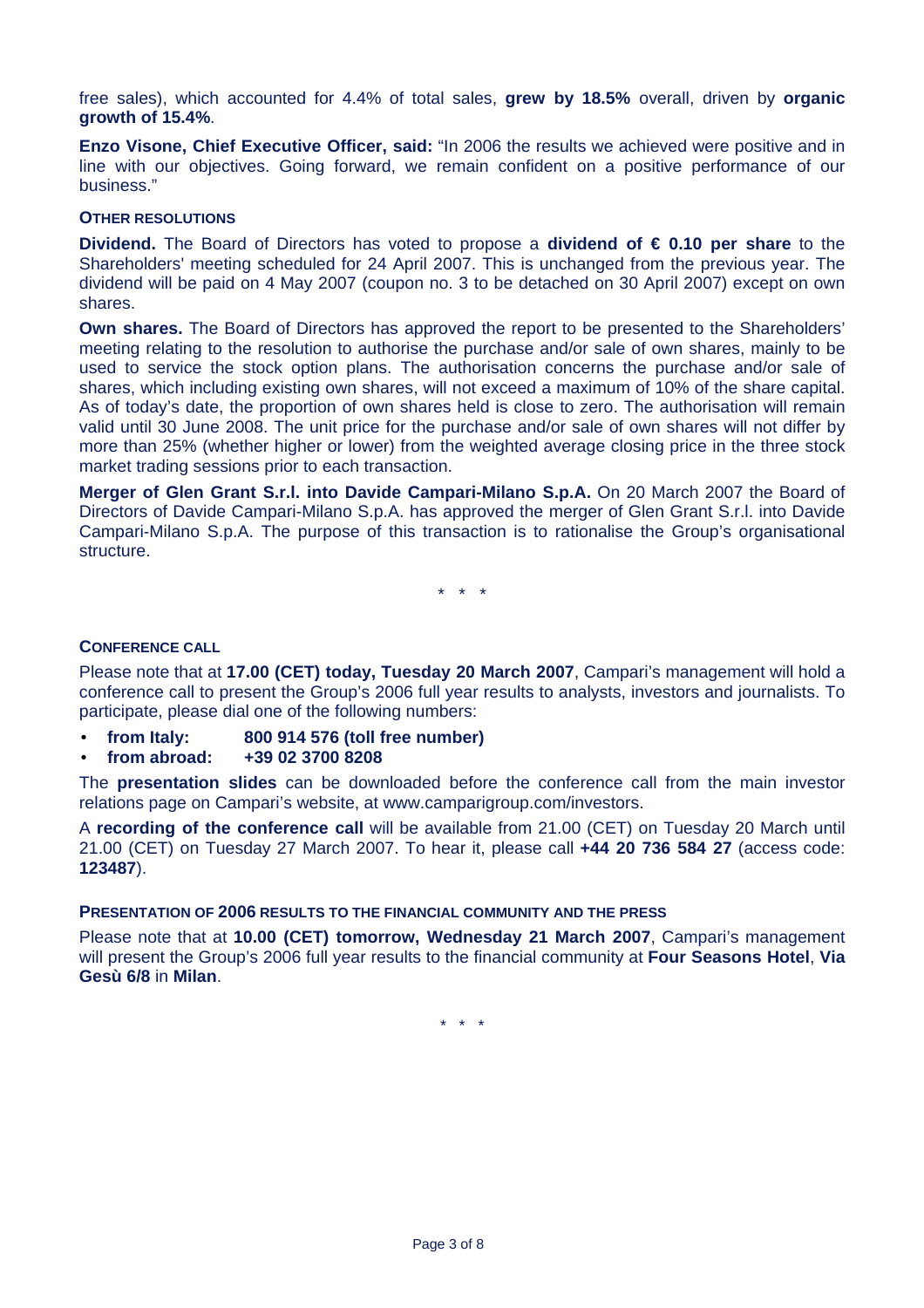**Gruppo Campari** is a major player in the global beverage sector, trading in over 190 nations around the world with a leading position in the Italian and Brazilian markets and a strong presence in the US, Germany and Switzerland. The Group has an extensive portfolio that spans three business segments: spirits, wines and soft drinks. In the spirits segment stand out internationally renowned brands, such as Campari, SKYY Vodka and Cynar together with leading local brands, such as Aperol, CampariSoda, Glen Grant, Ouzo 12 and Zedda Piras and the Brazilian brands Dreher, Old Eight, Drury's. In the wine segment together with Cinzano, known world-wide, are Liebfraumilch, Mondoro, Riccadonna, Sella & Mosca and Teruzzi & Puthod all respected wines in their category. In the soft drinks segment are Crodino, Lemonsoda and its respective line extension dominating the Italian market. The Group has over 1,500 employees. The shares of the parent company, Davide Campari-Milano, are listed on the Italian Stock Exchange.

### **FOR FURTHER INFORMATION:**

**Investor enquiries:** Media enquiries: Media enquiries: Media enquiries: Media enquiries: Media enquiries: Media enquiries: Media enquiries: Media enquiries: Media enquiries: Media enquiries: Media enquiries: Media enquiri **Chiara Garavini Chiara Garavini Chiara Garavini Chiara Bressani Chiara Bressani Chiara Bressani Chiara Bressani Chiara Bressani Chiara Bressani Chiara Bressani Chiara Bressani Chiara Bressani Chiar** Tel.: +39 02 6225 330<br>Email: investor.relations@campari.com

Website: www.camparigroup.com Email: chiara.bressani@campari.com

**Moccagatta Pogliani & Associati**  Tel.: +39 02 8693806 Email: segreteria@moccagatta.it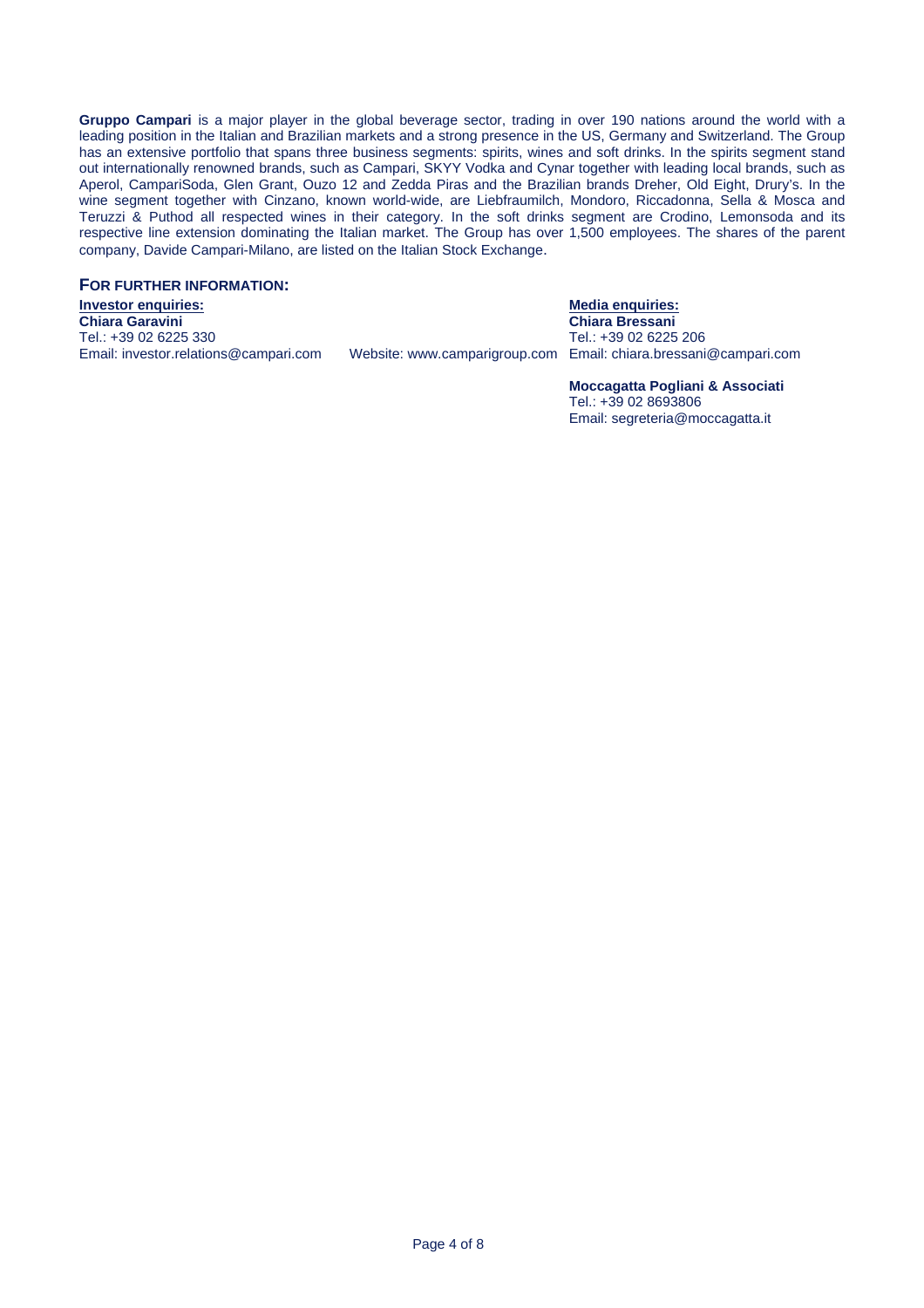### **GRUPPO CAMPARI**

#### **Consolidated net revenues by segment**

|                |                    | 1 January - 31 December 2006 |                    | 1 January - 31 December 2005 |       |
|----------------|--------------------|------------------------------|--------------------|------------------------------|-------|
|                | $\epsilon$ million | $\%$                         | $\epsilon$ million | %                            | $\%$  |
| <b>Spirits</b> | 657.1              | 70.5%                        | 551.5              | 68.1%                        | 19.1% |
| Wines          | 134.9              | 14.5%                        | 125.2              | 15.5%                        | 7.8%  |
| Soft drinks    | 128.0              | 13.7%                        | 124.9              | 15.4%                        | 2.4%  |
| Other revenues | 12.4               | 1.3%                         | 8.3                | 1.0%                         | 49.1% |
| <b>Total</b>   | 932.4              | 100.0%                       | 809.9              | 100.0%                       | 15,1% |

# **Consolidated net revenues by geographic area**

|                   |                    | 1 January - 31 December 2006 |                    | 1 January - 31 December 2005 |       |  |
|-------------------|--------------------|------------------------------|--------------------|------------------------------|-------|--|
|                   | $\epsilon$ million | $\%$                         | $\epsilon$ million | %                            | %     |  |
| Italy             | 401.4              | 43.1%                        | 381.5              | 47.1%                        | 5.2%  |  |
| Europe            | 175.2              | 18.8%                        | 151.7              | 18.7%                        | 15.5% |  |
| Americas          | 314.6              | 33.7%                        | 242.0              | 29.9%                        | 30.0% |  |
| Rest of the world |                    |                              |                    |                              |       |  |
| and duty free     | 41.2               | 4.4%                         | 34.8               | 4.3%                         | 18.5% |  |
| <b>Total</b>      | 932.4              | 100.0%                       | 809.9              | 100.0%                       | 15.1% |  |

## **Consolidated income statement**

|                                          | 1 January - 31 December<br>2006 |          | 1 January - 31 December<br>2005 |          | <b>Change</b> |
|------------------------------------------|---------------------------------|----------|---------------------------------|----------|---------------|
|                                          | $\epsilon$ million              | %        | $\epsilon$ million              | %        | %             |
| Net sales $(1)$                          | 932.4                           | 100.0%   | 809.9                           | 100.0%   | 15.1%         |
| Total cost of goods sold                 | (410.2)                         | $-44.0%$ | (345.1)                         | $-42.6%$ | 18.9%         |
| <b>Gross margin</b>                      | 522.2                           | 56.0%    | 464.9                           | 57.4%    | 12.3%         |
| Advertising and promotion                | (163.1)                         | $-17.5%$ | (139.7)                         | $-17.3%$ | 16.7%         |
| Selling and distribution expenses        | (102.1)                         | $-11.0%$ | (90.3)                          | $-11.1%$ | 13.1%         |
| <b>Trading profit</b>                    | 256.9                           | 27.6%    | 234.8                           | 29.0%    | 9.4%          |
| General and administrative expenses      |                                 |          |                                 |          |               |
| and other net operating income           | (65.5)                          | $-7.0%$  | (55.7)                          | $-6.9%$  | 17.7%         |
| <b>EBIT before one-off's</b>             | 191.4                           | 20.5%    | 179.1                           | 22.1%    | 6.8%          |
| One-off's                                | (0.8)                           | $-0.1%$  | 4.7                             | 0.6%     | $-118.0%$     |
| <b>Operating profit = EBIT</b>           | 190.5                           | 20.4%    | 183.9                           | 22.7%    | 3.6%          |
| Net financial income (expenses)          | (15.2)                          | $-1.6%$  | (9.9)                           | $-1.2%$  | 53.3%         |
| Income from associates                   | 0.2                             | 0.0%     | 0.3                             | 0.0%     | $-34.8%$      |
| Pre-tax profit before minority interests | 175.5                           | 18.8%    | 174.2                           | 21.5%    | 0.7%          |
| Tax                                      | (55.2)                          | $-5.9%$  | (51.2)                          | $-6.3%$  | 7.9%          |
| <b>Net profit</b>                        | 120.3                           | 12.9%    | 123.1                           | 15.2%    | $-2.2%$       |
| <b>Minority interests</b>                | (3.2)                           | $-0.3%$  | (5.0)                           | $-0.6%$  | $-35.8%$      |
| Group's net profit                       | 117.1                           | 12.6%    | 118.0                           | 14.6%    | $-0.8%$       |
|                                          |                                 |          |                                 |          |               |
| Depreciation and amortisation            | (19.2)                          | $-2.1%$  | (17.4)                          | $-2.1%$  | 10.5%         |
| <b>EBITDA before one-off's</b>           | 210.6                           | 22.6%    | 196.6                           | 24.3%    | 7.1%          |
| <b>EBITDA</b>                            | 209.7                           | 22.5%    | 201.3                           | 24.8%    | 4.2%          |

(1) Net of discounts and excise duties.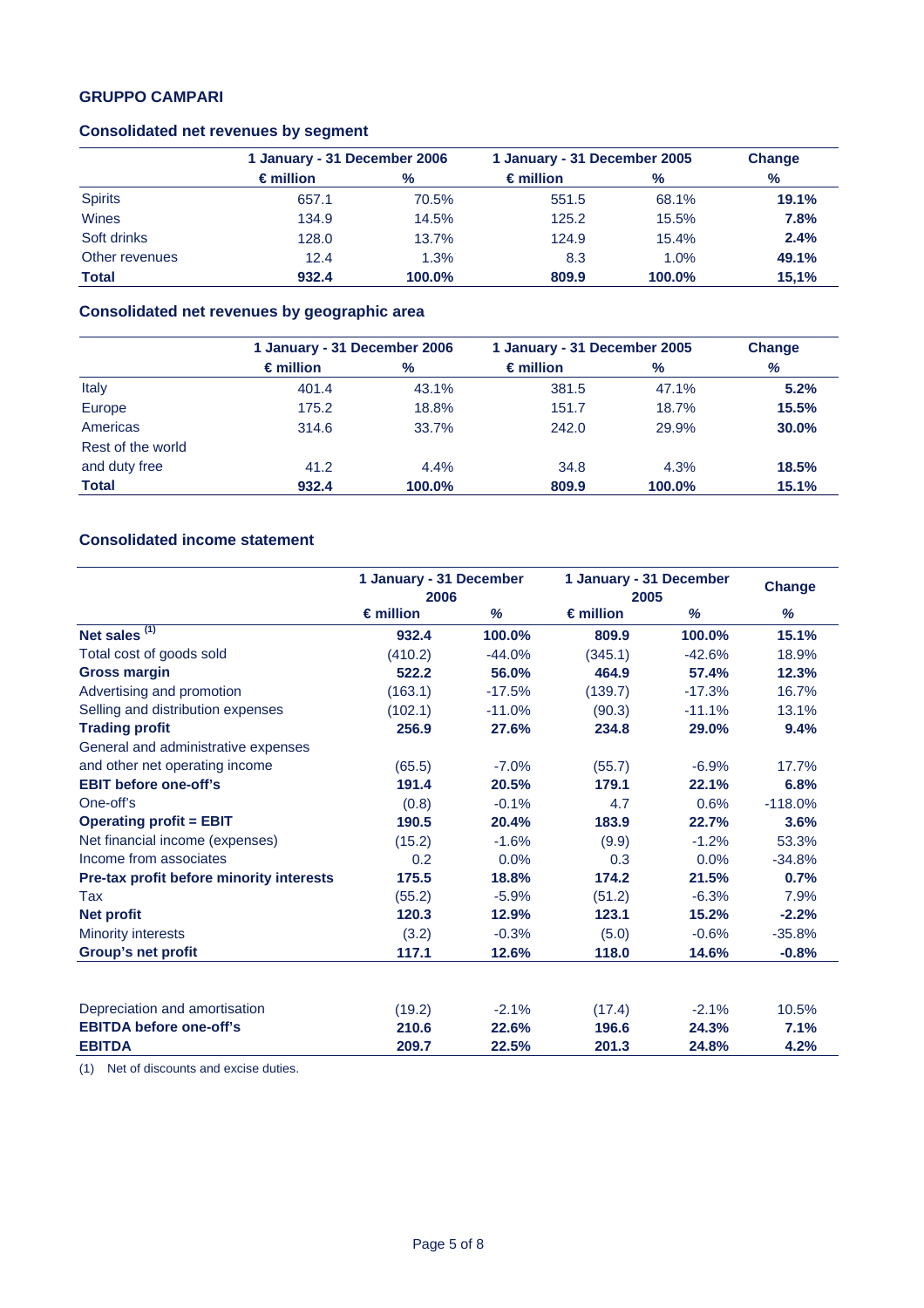### **GRUPPO CAMPARI**

#### **Consolidated balance sheet**

|                                             | 31 December 2006<br>$\epsilon$ million | <b>31 December 2005</b><br>$\epsilon$ million |
|---------------------------------------------|----------------------------------------|-----------------------------------------------|
| <b>ASSETS</b>                               |                                        |                                               |
| <b>Non-current assets</b>                   |                                        |                                               |
| Net tangible fixed assets                   | 146.3                                  | 152.5                                         |
| <b>Biological assets</b>                    | 15.0                                   | 13.5                                          |
| Property                                    | 4.0                                    | 4.6                                           |
| Goodwill and trademarks                     | 816.4                                  | 750.6                                         |
| Intangible assets                           | 4.1                                    | 3.8                                           |
| Interests in associates                     | 0.5                                    | 0.6                                           |
| Pre-paid taxes                              | 18.5                                   | 16.5                                          |
| Other non-current assets                    | 7.7                                    | 11.1                                          |
| <b>Total non-current assets</b>             | 1,012.6                                | 953.2                                         |
| <b>Current assets</b>                       |                                        |                                               |
| Inventories                                 | 169.9                                  | 135.3                                         |
| Trade receivables                           | 257.1                                  | 237.4                                         |
| Short-term financial receivables            | 1.0                                    | 3.2                                           |
| Cash, bank and securities                   | 240.3                                  | 247.5                                         |
| Other receivables                           | 41.3                                   | 24.2                                          |
| <b>Total current assets</b>                 | 709.6                                  | 647.6                                         |
| Non-current assets for sale                 | 3.9                                    | 0.1                                           |
| <b>Total assets</b>                         | 1,726.1                                | 1,600.9                                       |
| <b>LIABILITIES AND SHAREHOLDERS' EQUITY</b> |                                        |                                               |
| <b>Shareholders' equity</b>                 |                                        |                                               |
| Share capital                               | 29.0                                   | 29.0                                          |
| Reserves                                    | 766.8                                  | 664.5                                         |
| Group's shareholders' equity                | 795.9                                  | 693.6                                         |
| <b>Minority interests</b>                   | 1.9                                    | $2.2\,$                                       |
| <b>Total shareholders' equity</b>           | 797.8                                  | 695.8                                         |
| <b>Non-current liabilities</b>              |                                        |                                               |
| <b>Bonds</b>                                | 322.7                                  | 374.6                                         |
| Other non-current financial payables        | 70.1                                   | 122.8                                         |
| Staff severance funds                       | 12.6                                   | 14.3                                          |
| <b>Risks funds</b>                          | 10.9                                   | 10.1                                          |
| Deferred tax                                | 56.1                                   | 43.3                                          |
| <b>Total non-current liabilities</b>        | 472.5                                  | 565.1                                         |
| <b>Current liabilities</b>                  |                                        |                                               |
| <b>Banks loan</b>                           | 210.4                                  | 112.8                                         |
| Other financial payables                    | 20.5                                   | 17.2                                          |
| Trade payables                              | 161.9                                  | 150.2                                         |
| Payables to tax authorities                 | 26.7                                   | 25.1                                          |
| Other current liabilities                   | 36.3                                   | 34.8                                          |
| <b>Total current liabilities</b>            | 455.8                                  | 340.0                                         |
| Total liabilities and shareholders' equity  | 1,726.1                                | 1,600.9                                       |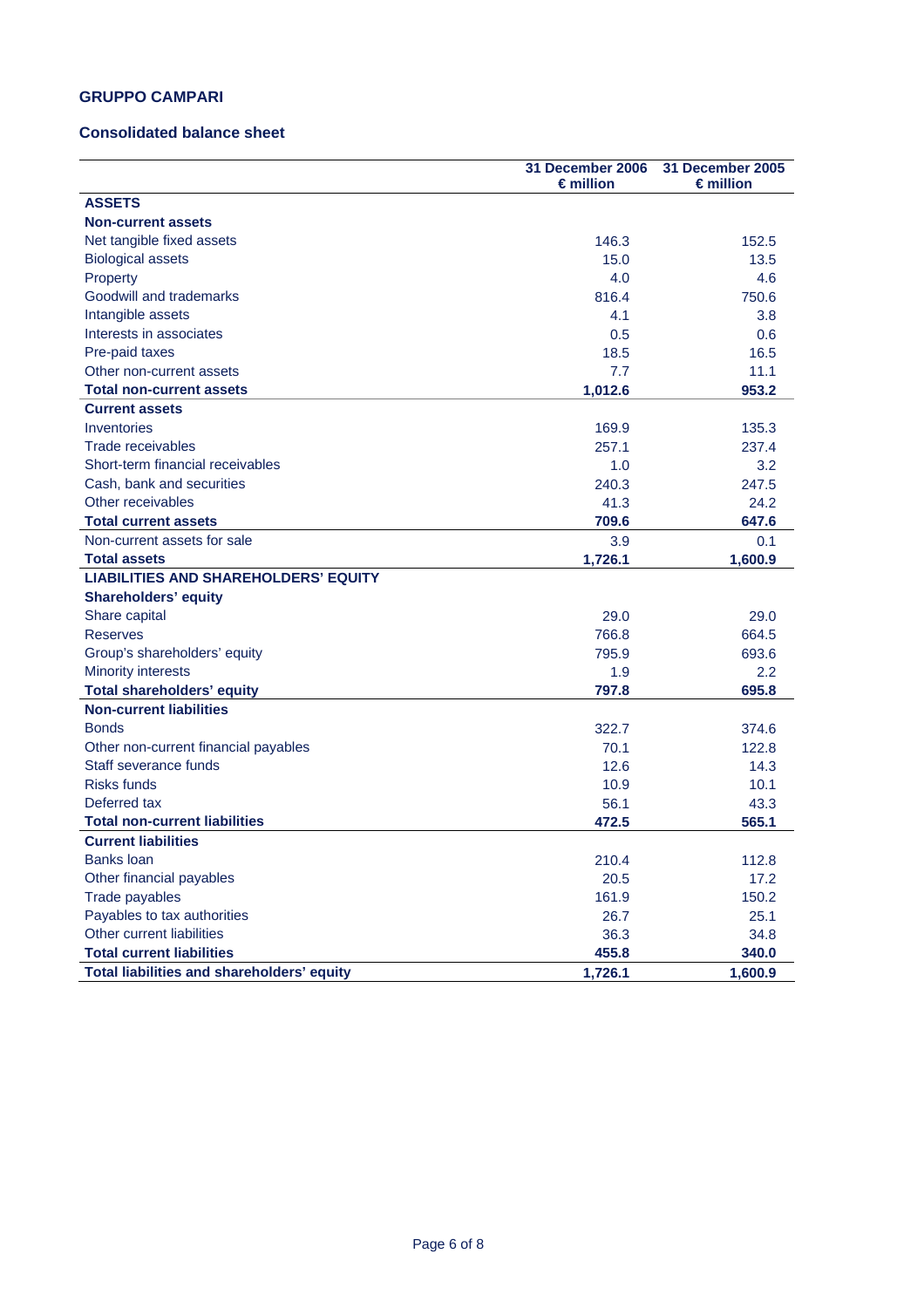### **GRUPPO CAMPARI**

#### **Consolidated cash flow statement**

|                                                                          | $\epsilon$ million | 31 December 2006 31 December 2005<br>$\epsilon$ million |
|--------------------------------------------------------------------------|--------------------|---------------------------------------------------------|
| Net profit                                                               | 117.1              | 118.0                                                   |
| Amortisation and other non-cash items<br>Net change in tax payables      | 22.6               | 26.8                                                    |
| and receivables and other non financial assets and liabilities           | (1.9)              | 2.6                                                     |
| <b>Cash flow from operating activities</b>                               |                    |                                                         |
| before change in operating net working capital                           | 137.7              | 147.4                                                   |
| Change in operating net working capital                                  | (25.5)             | (50.2)                                                  |
| Cash flow from operating activities                                      | 112.2              | 97.1                                                    |
| Cash flow from investing activities                                      | (18.8)             | (15.0)                                                  |
| <b>Free cash flow</b>                                                    | 93.4               | 82.1                                                    |
| Acquisitions and changes in perimeter                                    | (179.4)            | (130.7)                                                 |
| Other changes                                                            | 32.9               | 2.1                                                     |
| Dividends paid                                                           | (28.1)             | (28.1)                                                  |
| Cash flow from other activities                                          | (174.7)            | (156.7)                                                 |
| Other exchange rate differences and other movements                      | 27.6               | (24.6)                                                  |
| Net increase (decrease) in net financial position relating to activities | (53.6)             | (99.2)                                                  |
| Debt for exercise of put option on stakes in Skyy Spirits, LLC           | 45.5               | (45.5)                                                  |
| Net increase (decrease) in net financial position                        | (8.1)              | (144.8)                                                 |
|                                                                          |                    |                                                         |
| Net financial position at start of period                                | (371.4)            | (226.7)                                                 |
| Net financial position at end of period                                  | (379.5)            | (371.4)                                                 |